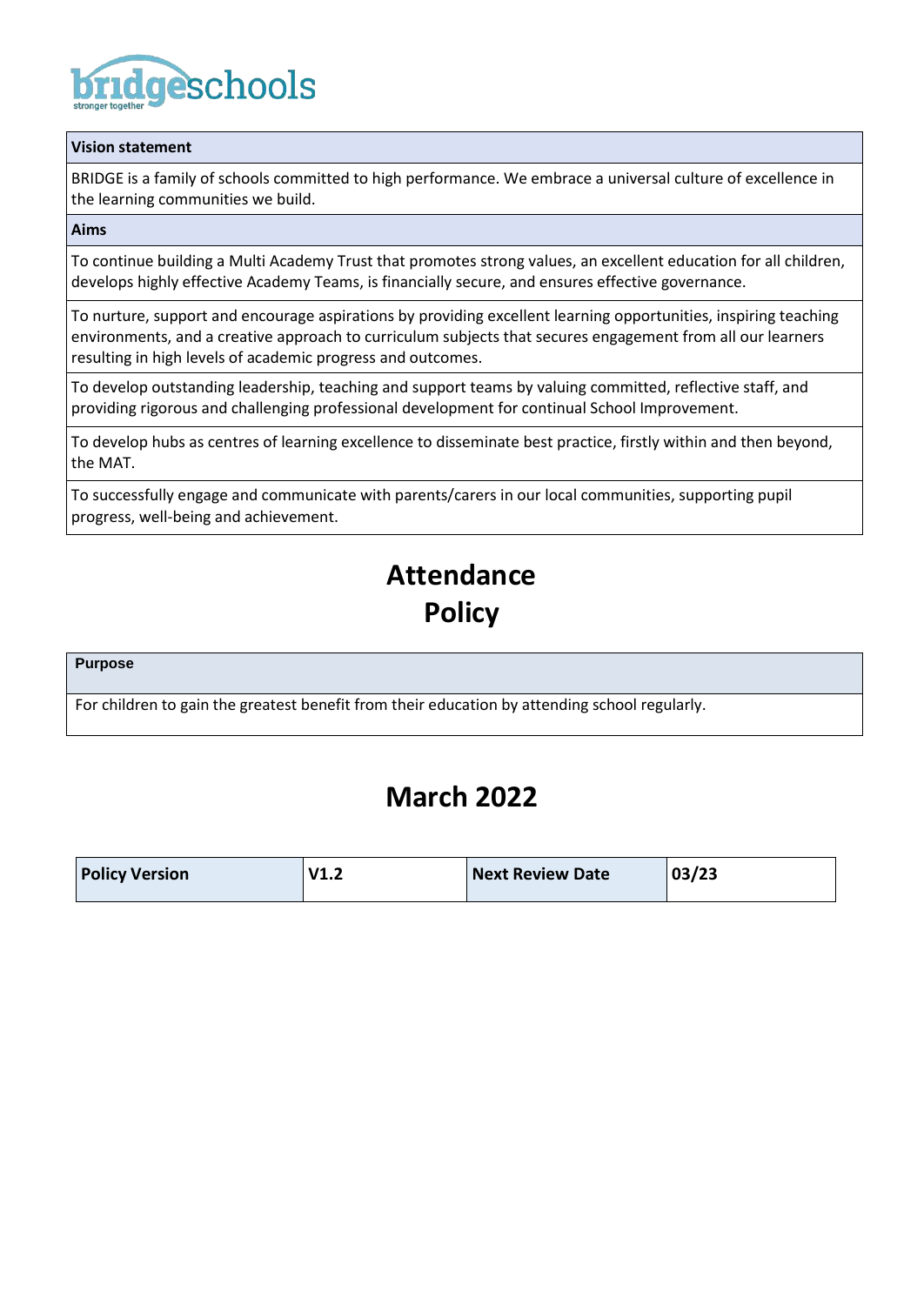#### **Aims**

- 1. Children to be at school, on time, every day the school is open unless the reason for the absence is unavoidable
- 2. To work with parents and carers, communicating with them the importance of good attendance and punctuality
- 3. To achieve a Trust target of at least 96% attendance with a Persistent Absence target of under 8%

#### **Principles and Practice:**

Promote why regular attendance is so important related to learning and safeguarding. Learning: Any absence affects the pattern of a child's schooling and regular absence will seriously affect their learning. Any pupil's absence disrupts teaching routines so may affect the learning of others in the same class. Ensuring a child's regular attendance at school is the parent/carers legal responsibility and permitting absence from school without a good reason creates an offence in law and may result in prosecution.

## **Safeguarding:**

A child may be at risk of harm if they do not attend school regularly. Safeguarding the interests of each child is everyone's responsibility and within the context of this school, we will adhere to 'Working together to Safeguard Children' (2019): Protecting children from maltreatment. Preventing impairment of children's health or development. Ensuring that children are growing up in circumstances consistent with the provision of safe and effective care. Taking action to enable all children have the best life chances. Failing to attend ourschool on a regular basis will be considered as a safeguarding matter.

## **Our Method:**

- We follow our Trust specific guidelines as detailed in the appendices
- We work alongside the Local Authority Education Welfare Officers
- We work closely with Alternative Provisions to ensure that all children are safeguarded
- We follow the law, abiding by legislation such as 'There is no automatic entitlement in law to time off in school time to go on holiday and the government made an amendment to the Education (Pupil Registration) (England) Regulations 2006 in September 2013 to reflect this.'

## **Roles and Responsibilities**

#### **Bridge Schools will:**

- Provide a template policy and procedure to give a consistent approach in all the schools
- Support schools to improve attendance and punctuality
- Provide a consistent approach from the Education Welfare Officer, by reviewing progress on a termly basis

#### **School will:**

- Help to create a pattern of regular attendance is everybody's responsibility parents, pupils and all members of school staff.
- Give parents/carers details on attendance in a regular Newsletter/Blog;
- Report to parents/carers at least termly on how their child is performing in school, what their attendance and punctuality rate is and how this relates to their attainments;
- Provide parents/carers with an attendance leaflet, explaining types of absence, why attendance at school is so important and possible consequences of poor attendance;
- Celebrate good attendance by displaying individual and class achievements;
- Reward good or improving attendance through class competitions, certificates and outings/events;